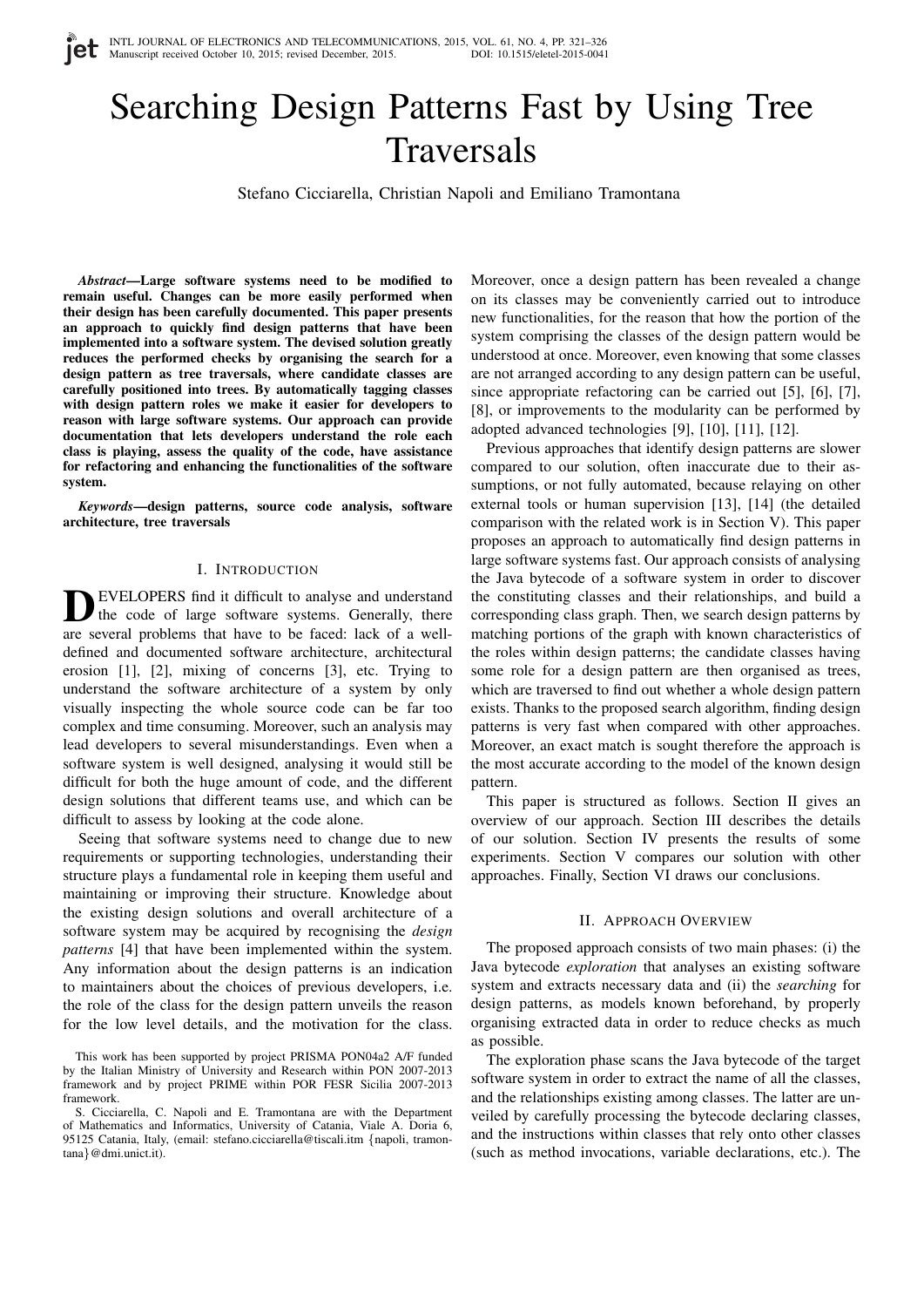class relationships we are interested in are: *inheritance*, *use*, *invocation*, *implementation*, *method parameter type*, *return type*, *override*, and *instantiation*, as defined in [15]. These are all the relationships that can be distinguished from the code alone, as e.g. *aggregation* or *composition* cannot be recognised [15]. By extracting all the relationships we can build a graph that represents classes, as nodes, and their relationships as edges. Given that there are different kinds of relationships the corresponding graph edges are labelled accordingly. In our approach, in order to explore the bytecode of a system we use *Computational Reflection* [16], [17] and the support of Javassist libraries [18].

As for the design patterns to be found, we use a Java implementation for each of the well-known design patterns from the GoF's catalogue [4] and, analogously to the software system exploration, we build a "small" graph for each design pattern we want to look for. Then, such design pattern graphs, i.e. *models*, are stored into a catalogue, so that they can be used during search. Moreover, new models can be easily stored in our catalogue at any time, e.g. to cater for correct variants.

After the bytecode exploration phase, the search phase begins and aims at finding any occurrence of each design pattern model into the graph representing the whole target software system. The search phase is organised into several steps. The first step is to examine for a node the edges of the "small" graph for a design pattern model and match them with the ones of a node in the "large" graph for the software system. This lets us find the classes of the examined software system that match one role for a design pattern model, as they have all the needed relationships with other "surrounding" classes as the role prescribes. Each role of the design pattern model is matched independently of other roles.

Starting from the assigned roles, the second step is to check whether all the relationships among classes having given a role correspond to the ones for the selected design pattern model. If there is full correspondence between model and graph relationships, i.e. each relationship between roles in the model exists in the graph, then we will conclude it is a match. On the contrary, if one or more relationships existing for the design pattern model can not have any correspondence, then we conclude that the examined design pattern can not be matched. In this step, in order to reduce the number of possible matches between classes and correspondent roles of a design pattern we use trees. Each tree represents one possible match, and each tree level represents a role that a class can have. During tree traversals, nodes of each level are added as children to the ones of the previous level. This happens only if all the relationships among classes in the same path match the design pattern roles. Details for such an algorithm will be given in the next section, showing design choices and optimisations aimed at obtaining fast execution even when large software systems are analysed.

#### III. SEARCHING DESIGN PATTERNS BY BUILDING TREES

Our solution has been implemented as a Java tool, named DPRecog, that provides several classes, and among them, classes Explorer, Graph and Recog. Class Explorer analyses the bytecode of the input application and builds the corresponding graph. Method explore() of such a class scans the bytecode instruction by instruction; then returns an instance of class Graph at the end of the task.

## *A. Exploration and Graph Representation*

Class Graph holds a representation of an adjacency matrix that maps the classes and their relationships. This representation allows us to execute most of the needed operations in a constant time. Moreover, thanks to an encoding we avoid to incur into memory waste in case of a large number of classes (that would otherwise bring a large sized matrix). The encoding allows us to have just a byte per element. In this way, a software system consisting of  $n$  classes will take up to  $n<sup>2</sup>$  bytes, which is a very small amount of memory even for large sized systems.

The encoding consists of using a power of two to represent one of the eight different kinds of relationships between classes (inheritance=1, use=2, method invoke=4, implementation=8, method parameters type=16, return type=32, override=64, instantiation=128). If a given kind of relationship holds between two classes (that is to say a kind of edge connecting two nodes of the graph), then the binary representation of that element of the matrix will be 1 in the proper bit; of course zero will appear otherwise.

## *B. Building Sets of Classes for Design Pattern Roles*

Each class of the analysed system is assigned to a set, according to which *role* the class could play in a design pattern. A class is recognised to play a role in a design pattern only when all of its relationships with other classes hold as in the design pattern. Enough elements to understand if these conditions are met can be retrieved by means of the graph we have built; in particular we will focus on the incoming and the outgoing edges of any vertex.

Therefore, several *sets* are filled with suitable classes, each set corresponds to a role in a design pattern. E.g. for design pattern Observer, a set will be build containing all the classes from the system that can play the role *Subject*, another set containing the classes for role *ConcreteSubject*, etc. The number of sets is the same as the number of roles prescribed by a design pattern. Of course the smaller the sets, the faster the search. In our implementation each design pattern model is handled by a dedicated Java thread, hence more design patterns at once are examined in a multi-core host. Building such sets will be instrumental for drastically decreasing the number of checks to be performed when searching for design patterns.

Both the procedure to fill the sets and the search itself are implemented by class Recog. Sets are represented by arrays and the method fillSets() accomplishes the task of filling them with the ids of the proper classes. For this, we use the data stored in the Graph class during the exploration phase (each vertex is associated to two bytes; one describes the types of incoming edges the other is for the types of outgoing edges).

Figure 1 left shows a simple application represented as a graph, where each node is a class and each edge is a relationship between classes. Relationships (and roles) are displayed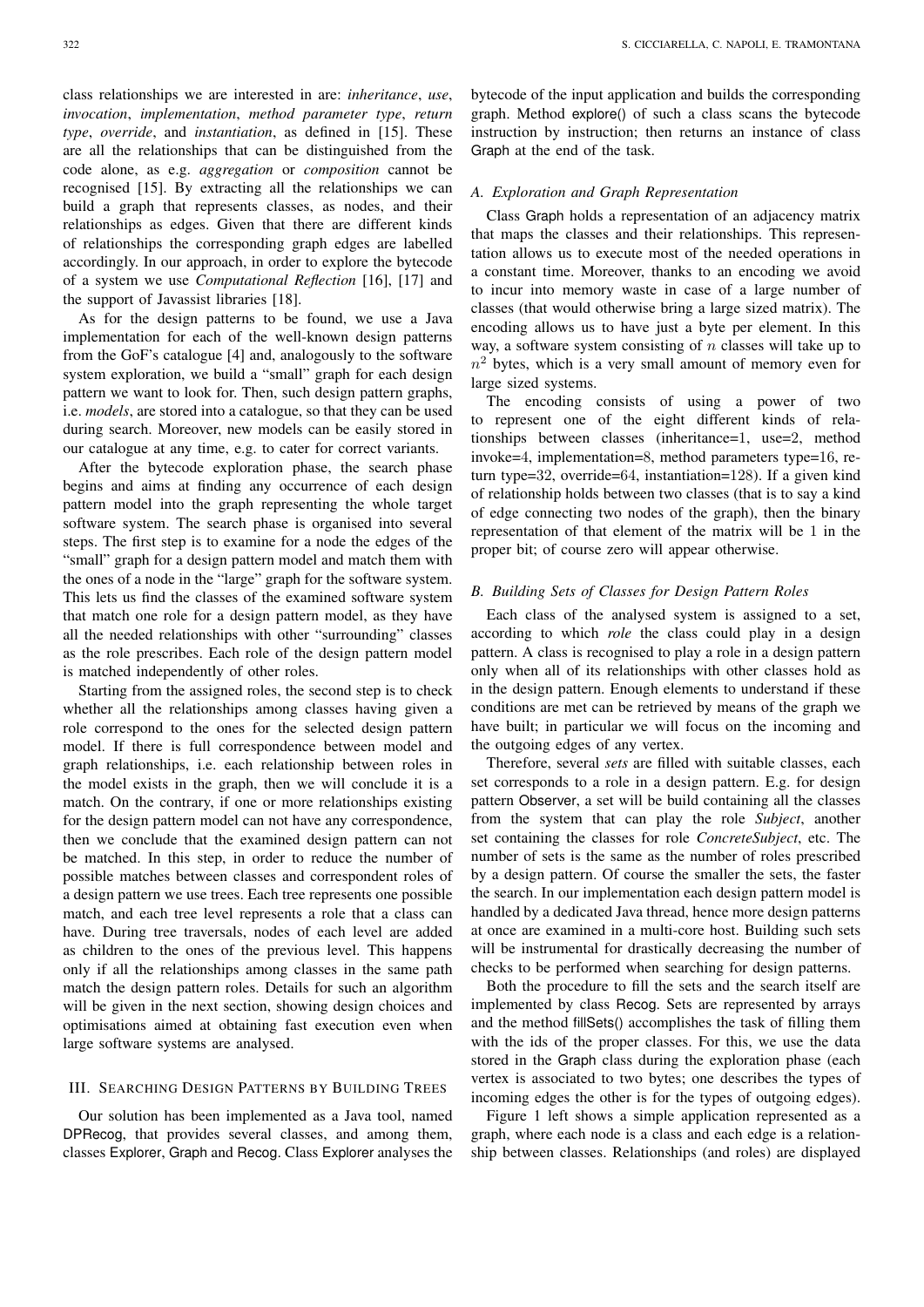

A graph representation of a simple application, where each The roles and their relationships for a design pattern model, class has been marked according to its possible role for the where each role has been marked by a different colour design pattern

Fig. 1: An example of matching between roles for a design pattern and candidate classes for an application. Accordingly, Role1 (yellow) matches classes 5, 10, 11; Role2 (lightblue) matches classes 1, 3, 7; and Role3 (pink) matches classes 4, 8.

using different colours, with reference to the design pattern shown in the rightside. Hence, each role of the design pattern is marked in the application graph using the corresponding colour, and each relationship in the design pattern is also marked in the application graph. The given representation is very simplified, whereas a real system under analysis will have a much bigger number of classes and relationships. Moreover, all the sought design patterns will have to be modelled.

## *C. Matching Whole Design patterns*

Once the sets for the roles have been filled, an element of each set will be positioned as a node of a tree. We associate every set to a tree level, so that the elements of the first set will be the possible root nodes, the elements of the second set will be the possible nodes of the second level, etc. Then for each tree, we perform a traversal, which consists of the checks that ensure the match between the edges of the positioned class and the related ones in the design pattern model. If just one check fails, then the whole branch of the tree will be truncated. If the traversal keeps going on, and all checks succeed till the leaf node, we will store a match. The search ends when all the possible paths have been explored. Figure 2 shows the above search algorithm for the simple application and for the design pattern model shown in Figure 1.

This algorithm (that is an iterative tree traversal) is implemented by the recognise() method of class Recog. For each vertex in the path, the vertexSuits() method is invoked to perform all the checks about the edges. The references to the vertices having passed all the checks at the current state are pushed into a stack structure so that, when a path has been completed, its elements can be simply stored as an occurrence of a design pattern.

## *D. Performance Optimisation*

Before the traversals begin, the sequence of sets representing role filled with candidate classes (which in our implementation is a sequence of arrays) is ordered by ascending cardinality, so that the set containing the root nodes has the smallest number of elements and the set containing the leaf nodes has the largest one. I.e. we determine the nodes in each level by giving the highest priority to the smallest sets. While such an order does not affect the correspondences that will be found, the performances are greatly increased.

A simple observation can help us to understand the way in which the execution time could change by reordering the sets. Generally, the number of combinations for classes that are playing a role for a design pattern are much less than the total number of possible combinations for classes; this implies that most tree paths will be truncated during the search. Hence, the best strategy appears to perform the exploration by beginning from the smallest sets. In all likelihood, this choice will allow us to truncate soon the useless paths, having performed only a small number of checks. As we will show in the following, experimental data have confirmed that by using this optimisation we have sensibly improved the efficiency of the search.

### IV. RESULTS

#### *A. Performances*

Most of the effort we made during the development of our approach was focused on improving performances. Tests to estimate the execution speed have been performed using the Java software JHotDraw (version 6.0b1) as an input application. JHotDraw is an open source graphic framework, which was created as a design exercise and now it is often used as a case of study for software engineering issues. It contains many design patterns and is provided with documentation, hence it is an ideal input application to test our method.

We have executed our tests by using an Intel Core i7 Q720 with 1.60 GHz and 4 GiB RAM, both on Linux Ubuntu 11.4 and Microsoft Windows 7. The tests have been done on the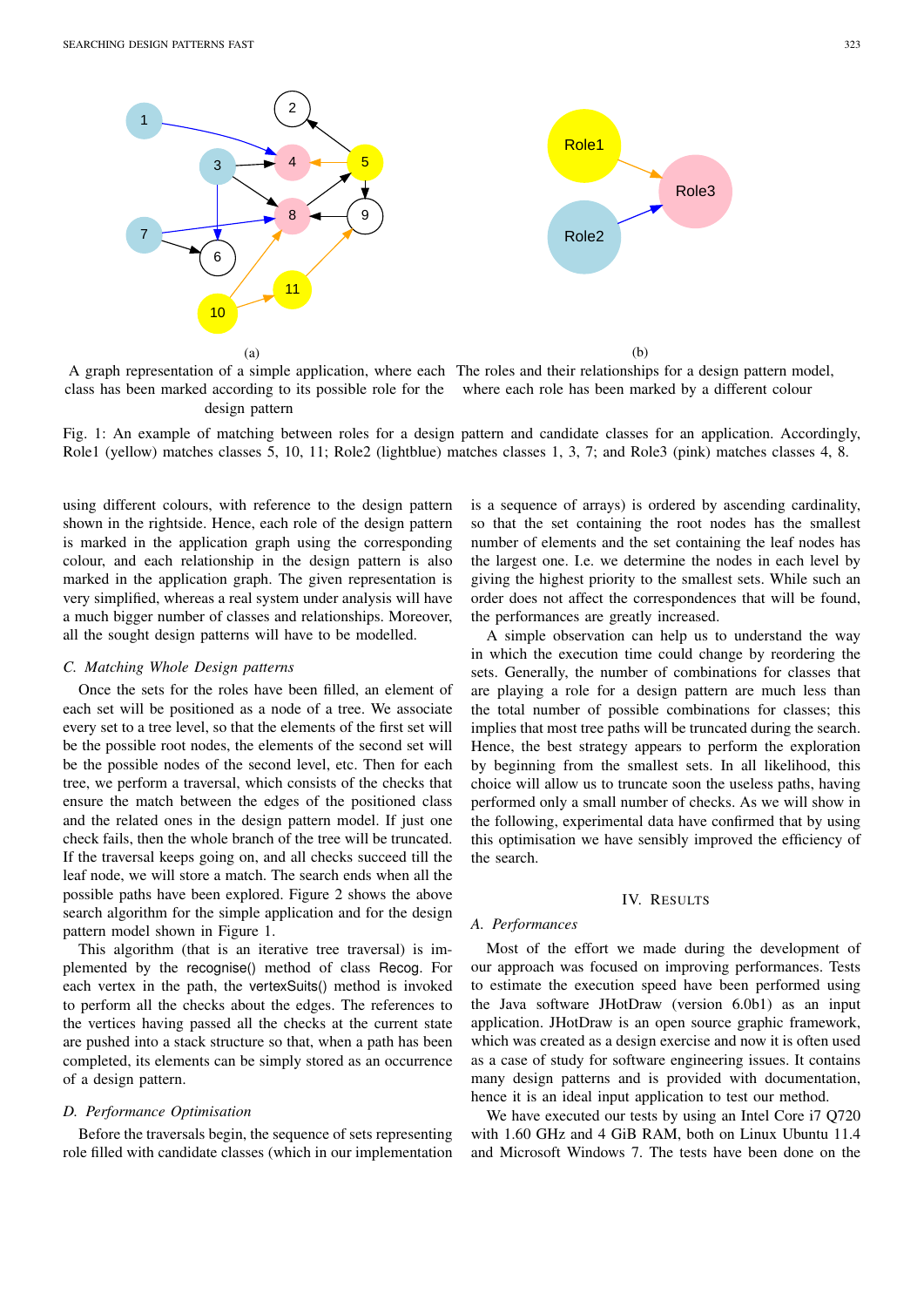

Fig. 2: Trees representing a design pattern, where each level is a described role, and each tree is a possible design pattern occurrence, filled by properly positioning classes at the different levels according to their role. The sought model is found matching classes 4, 5, 1 for the first occurrence, and classes 8, 10, 7 for the second occurrence; the link colour represents whether a check succeeds (green) or fails (red).

TABLE I: Measured Execution Times in Milliseconds

|                        | JHotDraw | java.awt | JUnit | JEdit |
|------------------------|----------|----------|-------|-------|
| Classes                | 600      | 590      | 252   | 1267  |
| Reading catalogue      | 13       |          |       |       |
| Building graph         | 460      | 366      | 358   | 1043  |
| Searching for patterns | 111      | 68       | 78    | 85    |
| Total                  | 583      | 448      |       | 144   |

TABLE II: Found Design Patterns

|                 | Adapter | Bridge | Composite | Decorator | Proxy |
|-----------------|---------|--------|-----------|-----------|-------|
| <b>JHotDraw</b> |         |        |           |           |       |
| java.awt        |         |        |           |           |       |
| JUnit           |         |        |           |           |       |
| JEdit           |         |        |           |           |       |

whole JHotDraw (six hundred classes), using a catalogue containing seventeen design pattern models. The outcome showed that running the full analysis took barely 700 milliseconds. By observing the execution times we can value the importance of ordering the sets by ascending cardinality. In fact, without such an optimisation, the whole analysis took a few seconds to run. A so remarkable performance improvement is certainly due to the great amount of checks we have avoided by truncating the dead ending branches at the beginning of the traversals.

We have analysed several applications, hence testing the execution time of our tool. Table I shows the execution times on JHotDraw, the package java.awt, JUnit and JEdit.

Table II contains the number of occurrences found for five design patterns, i.e. *Adapter*, *Bridge*, *Composite*, *Decorator*, *Proxy*, when searching, by executing our tool, on the said applications.

As an example of the outcomes of our tool we report the findings for the java.awt library. Such findings have been confirmed as true positive by visually inspecting the actual code. Table III shows the mapping of roles to classes for design pattern *Composite*, which has been found as two occurrences. Design pattern *Decorator* has been found as one occurrence and the mapping of roles to classes is given in Table IV. Five occurrences of design pattern *Proxy* have been found and are shown in Table V.

TABLE III: Design Pattern Composite Found in java.awt

| Component          | Composite          | Leaf                                                                                                                                                          |
|--------------------|--------------------|---------------------------------------------------------------------------------------------------------------------------------------------------------------|
| java.awt. Window   | java.awt.Dialog    | java.awt.Frame                                                                                                                                                |
| java.awt.Component | java.awt.Container | java.awt.TextComponent<br>java.awt.Scrollbar<br>java.awt.List<br>java.awt.Label<br>java.awt.Choice<br>java.awt.Checkbox<br>java.awt.Canvas<br>java.awt.Button |

## *B. Accuracy*

The accuracy of our approach is related to the characterisation that we manage to give to a design pattern model, which we have defined according to the relationships that classes have (see Section II) and that can be detected by automatically processing the code of a system under analysis. However, design patterns can be found on software systems in a variant, rather than the original definition [4]. Some of the related works in pattern mining classify such variations as true positives, other ones go through a manual classification of the implementation, and then a false positive is sometimes associated. Accordingly, the accuracy measurements are different from one another. As we can see in Section V, many other approaches approximate the matching between a design pattern model an the code from the system, in order to cater for variations, and include these as findings. Hence, given that a commonly agreed definition of true positive for an occurrence of a design pattern may not be available, we can not precisely compare the accuracy of the several approaches.

Our algorithm is a novel implementation of an exact graph matching, hence we can state that only a sub-graph that is the exact copy of the model we are searching for will be given as a match. Therefore, some class relationships that are similar to models (however, not exactly the same) will be discarded, ignoring whether or not they represent a different version of the design pattern. This is not a limitation for our approach given that any number of models, hence variations of known design patterns, can be given to our tool to analyse software systems, as far as they can be described in terms of the said relationships between classes.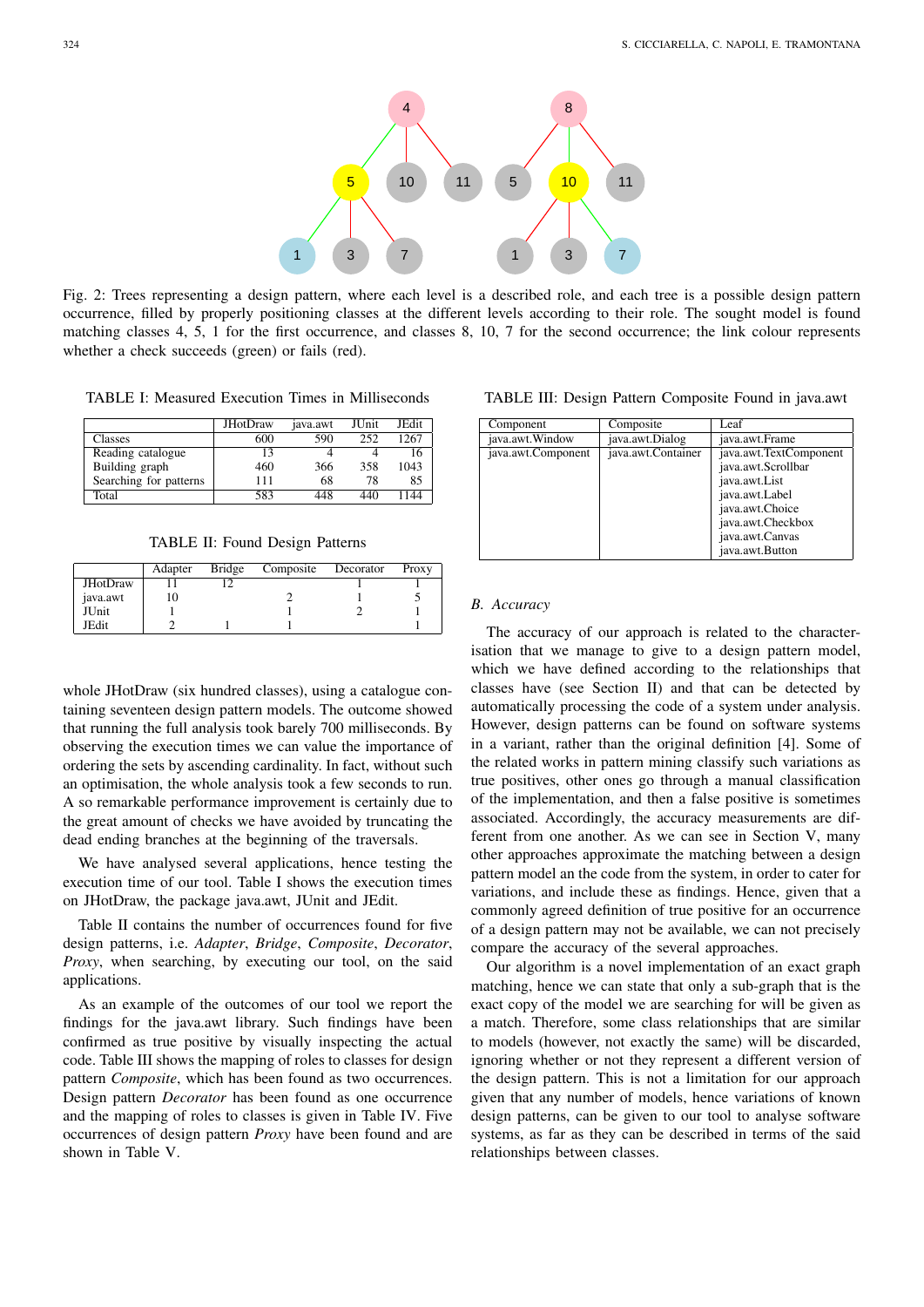| Component                    | ConcreteComponent           | Decorator                  | ConcreteDecorator                   |
|------------------------------|-----------------------------|----------------------------|-------------------------------------|
| java.awt.image.ImageConsumer | java.awt.image.PixelGrabber | java.awt.image.ImageFilter | java.awt.image.RGBImageFilter       |
|                              |                             |                            | java.awt.image.ReplicateScaleFilter |
|                              |                             |                            | java.awt.image.CropImageFilter      |
|                              |                             |                            | java.awt.image.BufferedImageFilter  |

TABLE IV: Design Pattern Decorator Found in java.awt

|                            |                            |                           | java.awt.image.ReplicateScaleFilte<br>java.awt.image.CropImageFilter<br>iava.awt.image.BufferedImageFilte |
|----------------------------|----------------------------|---------------------------|-----------------------------------------------------------------------------------------------------------|
| va.awt.image.imageConsumer | ava.awt.image.PixelGrabber | ava.awt.image.image.iller | ava.awt.image.RGBImageFilter                                                                              |

| Proxy                        | RealSubject               | Subject                |
|------------------------------|---------------------------|------------------------|
| java.awt.image.BufferedImage | java.awt.image.ColorModel | java.awt.Transparency  |
| java.awt.Polygon             | java.awt.Rectangle        | java.awt.Shape         |
| java.awt.Frame               | java.awt.MenuBar          | java.awt.MenuContainer |
| java.awt.MenuBar             | java.awt.Menu             | java.awt.MenuContainer |
| java.awt.GradientPaint       | java.awt.Color            | java.awt.Paint         |

TABLE V: Design Pattern Proxy Found in java.awt

In a different work we have considered how variations of a design pattern can be detected and provide the developers with means to determine which characteristics is fundamental for a correct implementation, hence definition, of a design pattern [2].

## V. RELATED WORK

Tsantalis et al. [19] proposed an approach aimed to automatically discover design patterns, that shares some common elements with ours. First of all, the input application bytecode is scanned in order to build a graph representing its structure. Next, inheritance hierarchies are detected in order to create the so called sub-systems (namely portions of the main class graph), which are used to improve performances, i.e. the research will be performed on these sub-graphs rather than on the main structure. Both sub-systems graphs and design pattern graphs are represented by adjacency matrices. The search algorithm consists of computing similarity scores for matrices, in order to obtain an inexact graph matching. The authors chose not to use an exact graph matching algorithm as they state that otherwise the modified versions of design patterns will not fit the used model. Using the similarity score algorithm should allow to find both the standard version of design patterns as they are defined by models, and the possible variations that designers could use.

Guéhéneuc and Antoniol [20] introduced an approach consisting of three layers, each one related to a model used to represent the input program. The first layer model is produced by inspecting the source code and is very similar to a UML class diagram. Next, it is transformed by adding information about particular features of classes and relationships in order to obtain the so called idiom layer model. The third layer, namely the design-level layer, consists of describing a model of a design pattern and transforming it in a constraint system. This will be used to look for possible design patterns into the previous layer model. Eventually a new model provided with information about design patterns is built. It is important to note that users are allowed to relax constraints during research. This is useful to detect design pattern versions which do not strictly fit the given model.

Similarly to other approaches, De Lucia et al. [21]. first step is the construction of an UML class diagram, that is performed by scanning the source code of the input application. Next, a

visual language based on this model is defined, introducing a formalism that is similar to context free grammars. The actual design pattern search is accomplished by the means of a LR parsing process. The final operation is a new source code analysis aimed to reduce the number of false positives among the results (relationships are verified by specific algorithms).

Dong et al. [14] introduced an approach and a tool named DPMiner to recover design patterns based on a matrix. This approach uses a pre-built representation of the input software system that is the UML class diagram produced by IBM Rational Rose (the actual design pattern search is performed by firstly parsing the XMI files generated by a plug-in). A matrix is filled with a set of weights that represent structural information about systems and patterns, i.e. the relationships among classes are stored into the matrix elements, while weights are useful for attributes and operations. If a pattern matrix matches a system matrix, it means that the same relationships hold for the pattern and the system. If even the weights are the same, it is considered a pattern structure match. Additionally, a behavioral analysis is performed aiming at reducing the possible false positives that could have been found previously. In order to do this, each design pattern is formally defined using a set of predicates that provide information about methods (such as invocations, parameters or return types). Outcome of the structural analysis are then filtered according to such definitions. Eventually, a semantic analysis is performed in order to retrieve information about possible design patterns from the names of involved methods (hoping that developers have followed certain conventions) and refine the results in this way.

Compared with the previous approach, our solution retrieves a more detailed information, since UML modeling often generates rather abstract representations of software systems and it is strongly influenced by the designer will. Moreover, it is important to point out that the mere fact our tool does not rely on an external support is a big advantage in terms of use flexibility. Moreover, the previous approach relies on hard-coded design pattern structures, while our tool models are fully customizable. An important feature claimed by the authors of DPMiner is performance. Since a big time gap lies between the development of the last approach and ours, we have reported in Section IV the performances of our tool on a much more advanced hardware. However, for comparison, we measured the average execution time by running our tool on an